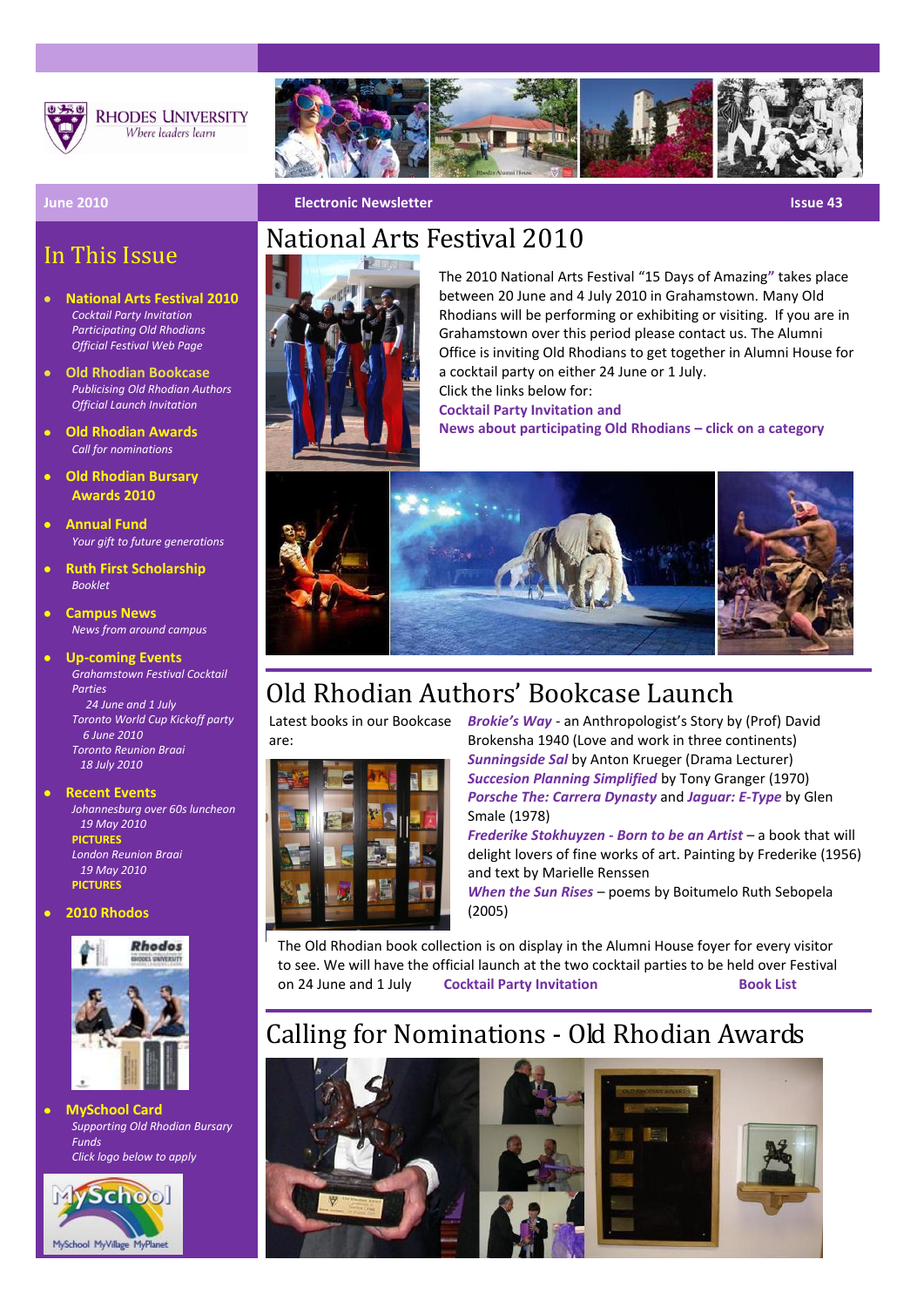### **Join us on:**

facebook.



**En** Linkedin



**Take a visual tour of Campus on:**



**Other Newsletters**  *Latest Faculty and other newsletters of interest to Old Rhodians* 

- [RU Psycho](https://www.ru.ac.za/documents/Psychology/Newsletter%202009%20Final.pdf)  $\bullet$
- Quote [Journalism](http://www.ru.ac.za/jms/publications/quote)  $\bullet$ newsletter latest edition
- k [In Camera -](https://www.ru.ac.za/documents/Law/10-Students/InCamera%202009%20for%20web.pdf) Law

#### **Contact Us**

<http://www.ru.ac.za/alumni>

[alumni@ru.ac.za](mailto:alumni@ru.ac.za)

Postal Address:

Alumni Relations Development and Alumni Relations Division

Rhodes University PO Box 94 GRAHAMSTOWN 6140

Tel: 046 603 8605 Fax: 046 603 8744

*Prepared by the staff of the Alumni Relations Office, Development and Alumni Relations Division, Rhodes University, Grahamstown, South Africa.*

#### **To Unsubscribe**

*Send an e-mail t[o alumni@ru.ac.za](mailto:alumni@ru.ac.za) with "Unsubscribe from e-news" in the subject line. Please also give your full name and if possible your 1st year at Rhodes or student number.* 

This Award is given annually to an Old Rhodian who, by virtue of outstanding accomplishments in his or her professional and/or personal life, has enhanced the reputation of Rhodes University. This Award is specifically intended to acknowledge Old Rhodians as role models and in essence is the greater family of Rhodes rewarding one of their own. Any former student or staff member of the University may be nominated for the Award. Do you know of anyone who is worthy of nomination? The closing date for nominations for 2010 is Friday 9 July.

**[More information](http://www.ru.ac.za/alumni/oldrhodianunion/oldrhodianawards) [Nomination Form](https://www.ru.ac.za/documents/Alumni/Nomination%20form%20only2010.pdf)**

## Old Rhodian Bursary Awards 2010



The Old Rhodian Union (ORU) administers this bursary programme for funding for the children or grandchildren of Old Rhodians. The funding comes from generous donations made by Old Rhodians. The Awards are made annually. In 2010 17 awards were made ranging from between R5,000 and R10,000. If you would like to contribute to the fund please contact Sharon **[s.tweddle@ru.ac.za](mailto:s.tweddle@ru.ac.za)**

**Full list of awardees** *Allen awardees [More information on the fund](http://www.ru.ac.za/alumni/oldrhodianunion/orubursaryawards)* 

### Annual Fund

#### **Your gift to future generations of Rhodians**

You may not have attended the Old Rhodian reunions ... browsed the shelves in our spectacular new library ... or watched a deserving young person receive the bursary that will enable him or her to study at Rhodes. But, if you contribute to the Annual Fund, you enjoy the satisfaction of knowing that you are still a very important part of what your *Alma Mater* is today – and what it will be in the future.

**[Click here](http://www.ru.ac.za/annualfund/fundingneeds/bursaries) to donate online** right now. Or **[visit the Annual Fund web page](http://www.ru.ac.za/annualfund)** to find out more about how your fellow alumni are getting involved in current projects at Rhodes.

### The Ruth First Scholarship

The Ruth First Trust (UK) and Rhodes University have established this scholarship to support students studying full-time at Rhodes towards Master's or Doctoral degrees in the fields of politics, sociology, philosophy, anthropology, economics, social policy, democracy, development studies, media studies or studies in cognate disciplines with a strong social and human rights orientation.

In order to ensure that the Scholarship is prestigious and awarded in perpetuity, additional funding is required. For more information please contact the Development Office at **[commdev@ru.ac.za](mailto:commdev@ru.ac.za)** or phone on 046 603 8517.



Ruth First Scholarship Booklet

### Campus News

**The Rhodes School of Journalism and Media Studies (JMS) and the School of Languages** have developed a unique teaching programme that focuses on the communicative competence for journalists in isiXhosa. The teaching programme will consist of two modules, one targeting mother-tongue speakers and the other non-mother-tongue speakers. **[Read more.](http://www.ru.ac.za/modules/blog_include/blog_content.php?blog_id=1123)**

**Computer Science student scoops a Google International scholarship** - Sinini Ncube, a Rhodes Computer Science master's student, has been awarded a Google Anita Borg Memorial Scholarship for the Europe, the Middle East and Africa region. The scholarship is awarded by Google in memory of Dr Anita Borg, who devoted her life to revolutionising the way we think about technology, and to dismantling barriers that keep women from entering computing and